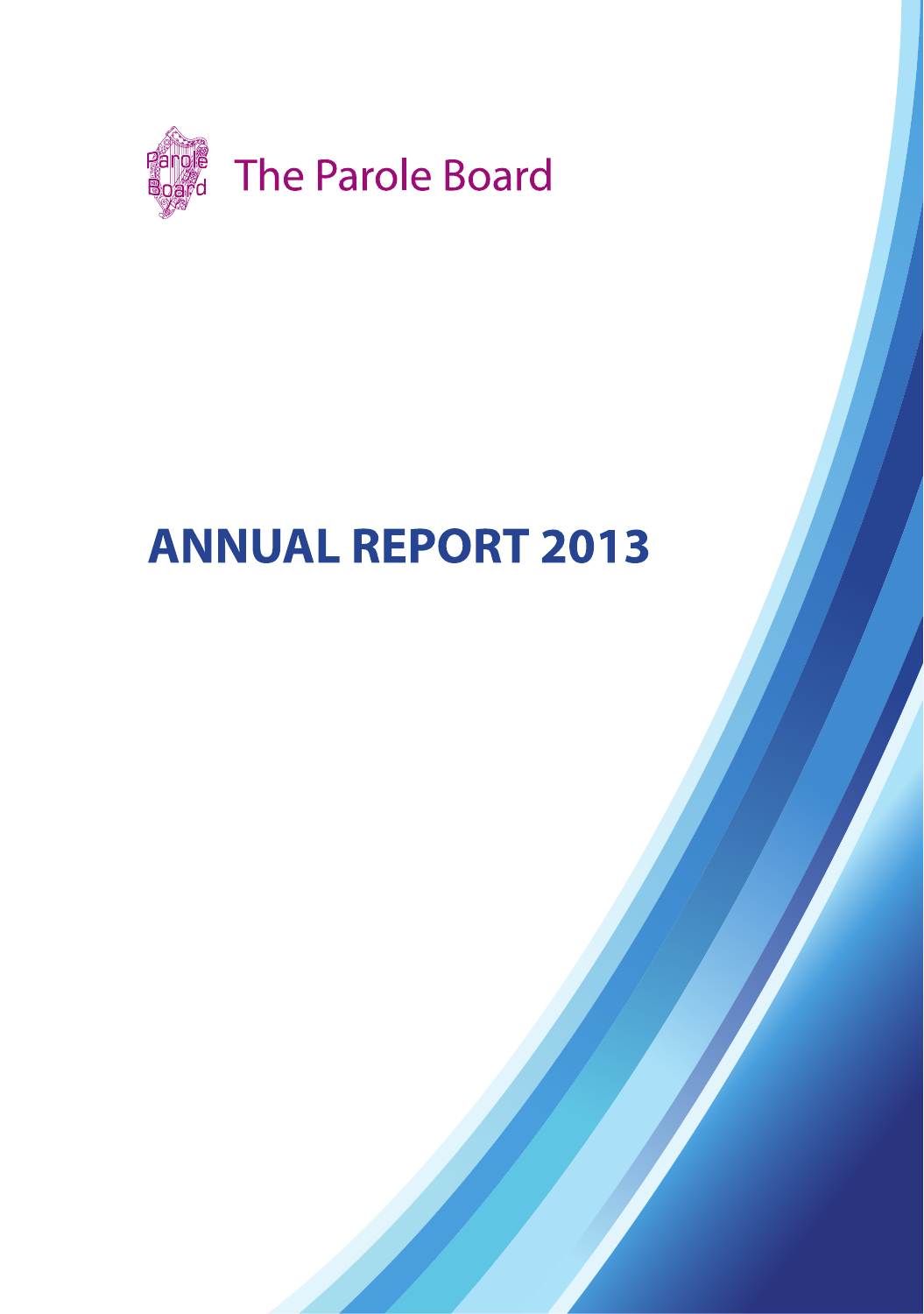

# **Contents**

| $\mathbf{1}$      | Chairman's Foreword                            | 3  |
|-------------------|------------------------------------------------|----|
| $\overline{2}$    | Introduction                                   | 8  |
| 3                 | Membership of the Board                        | 11 |
| <b>Appendices</b> |                                                |    |
| A(i)              | Cases Referred in 2013                         | 12 |
| A(i)              | Cases Referred - Yearly Comparison             | 12 |
| B(i)              | Caseload 2013                                  | 13 |
| B(ii)             | Caseload - Yearly Comparison                   | 13 |
| C(i)              | Prisoner Interviews 2013                       | 14 |
| C(i)              | Prisoner Interviews - Yearly Comparison        | 15 |
| D(i)              | Offence Analysis 2013                          | 16 |
| D(i)              | Offence Analysis - Yearly Comparison           | 16 |
| E(i)              | Sentence Length Analysis 2013                  | 17 |
| E(ii)             | Sentence Length Analysis - Yearly Comparison   | 17 |
| F(i)              | Parole Board Recommendations 2013              | 18 |
| F(ii)             | Parole Board Recommendations Yearly Comparison | 18 |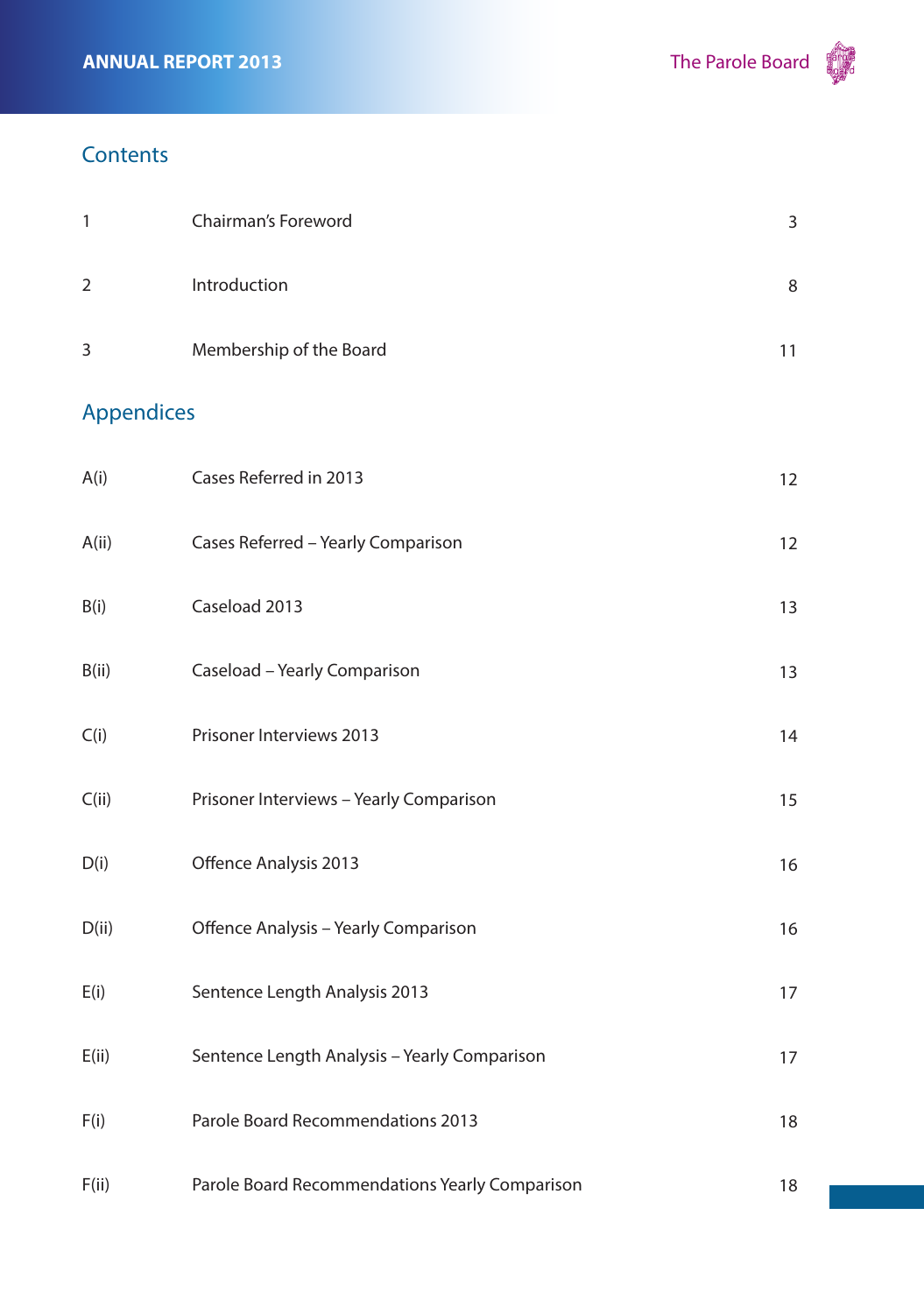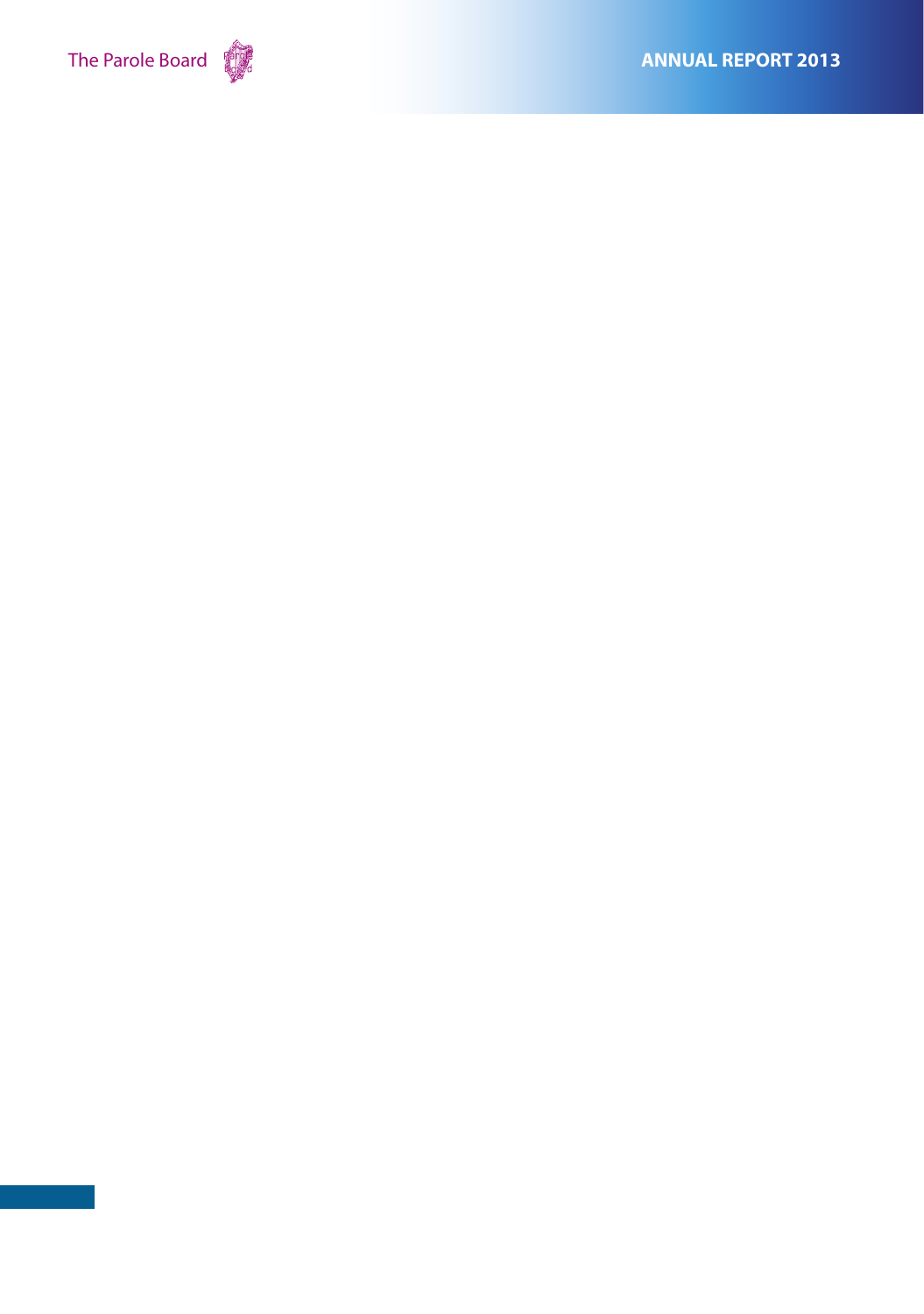

#### Chairman's Foreword

#### Introduction

Having acted as Chairman of the Parole Board for nearly three years I believe it is useful to highlight the achievements of the Board and the Secretariat during that time. During this time the priority of the Board has been to ensure that the vast majority of prisoners have their parole review within six months of their eligibility date. Substantial improvements have been made towards this aim in the last year or so.

#### Training of Board Members

There is no formal training for Board Members. However, over the last number of years, different guest speakers have been addressing the Board on matters relating to the parole process. We plan to organise a training day for Board Members in the autumn of 2014.

#### Visits to Prisons

In 2013, the Board held a number of meetings in Prisons and we also spoke to prisoners in four different prisons about the parole process. Our objective is to incentivise prisoners to participate in a meaningful way in all the rehabilitation programmes, where possible from the time they first arrive in prison. In addition, we inform prisoners that the Parole Board can only give favourable reviews where prisoners have served their punishment and have improved themselves by participating in recommended courses such as addiction, anger management and sex offender programmes, other group and individual rehabilitation programmes, as well as courses for life sentence prisoners. In addition, the Probation Service or Psychology Service must generally indicate that a prisoner has reduced their risk of reoffending before the Board would usually recommend periods of temporary release or time in an open prison prior to possible release into the community. Finally, on our visits, some prisoners have informed us that they have commenced no therapeutic work before their first Parole Review after seven years in prison. Others have problems getting access to such services at appropriate times. I believe improvements are being made to deal with these issues.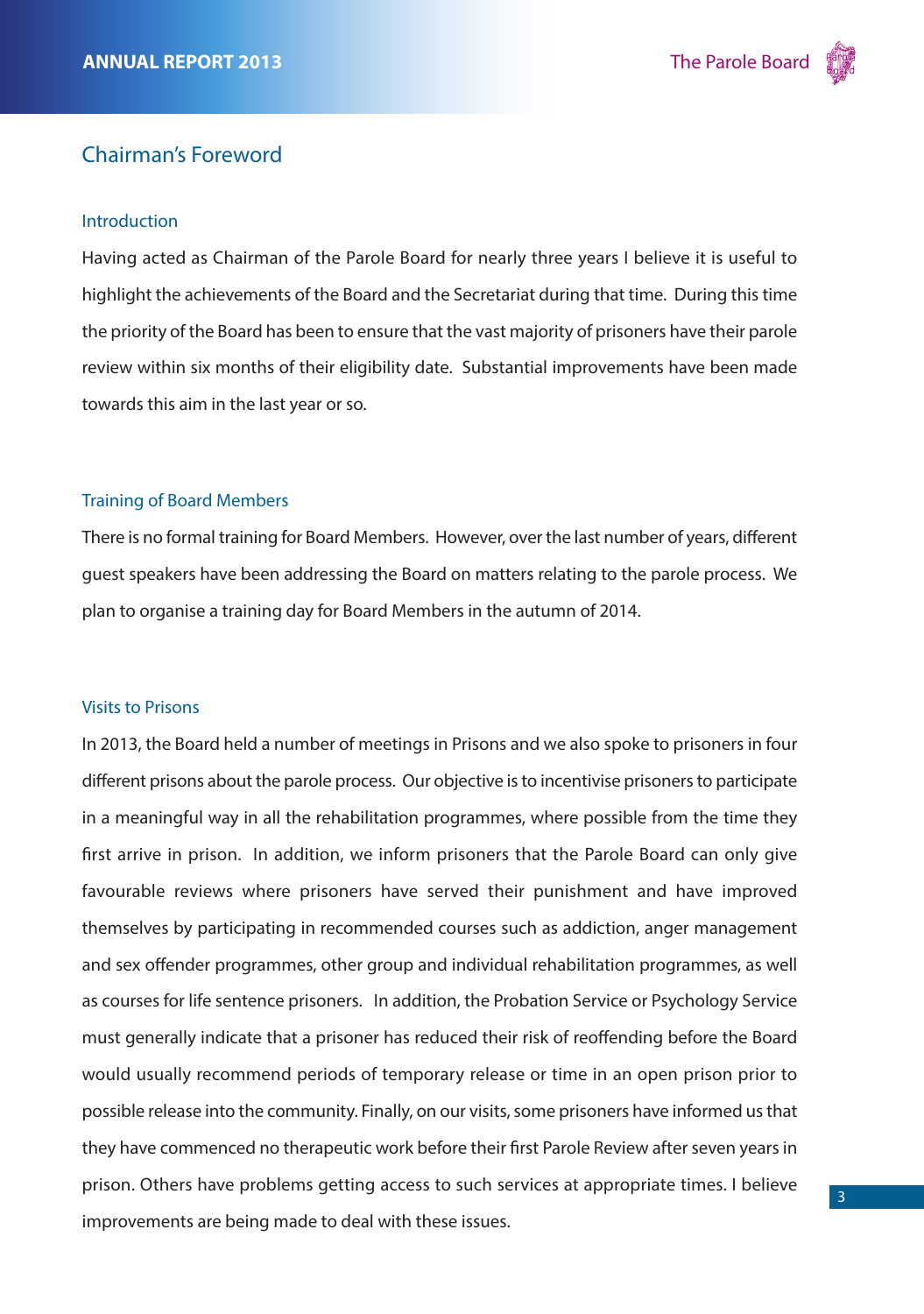#### Information Booklet for Prisoners

The Board published this information booklet, which is on the Department of Justice and Equality's website, in October 2013. The booklet highlights that the Board can offer practical advice and support to assist prisoners in coping with their sentences, in preparation for release.

#### Inaugural Conference of Parole Board in October 2013

At this Conference in Dublin, there were international speakers from Canada, Finland, Scotland and Northern Ireland speaking on parole. The speakers highlighted how parole operated in their jurisdictions. Minister Shatter, in his speech at the Conference, indicated that we in Ireland could learn about best parole practice from other jurisdictions. The Minister indicated that legislation placing the Parole Board on a statutory footing, with full independence from the Minister, as recommended by the joint Oireachtas Committee on Justice, Equality and Defence in March 2013, will probably be drafted in 2015. I welcome this proposed development.

#### Three year statistics relating to parole reviews of prisoners

I thought it would be very useful and informative to give some background statistics involving cases during my tenure on the board to date.

From 2011 – 2013, inclusive, the Board conducted 273 file reviews involving 255 separate offenders. 172 of these offenders were serving a mandatory life sentence, following a conviction for murder. In 9 cases a discretionary life sentence was imposed. In 74 cases a determinate sentence was imposed. The break down of offences committed was as follows:

|     | <b>Assault</b>          |
|-----|-------------------------|
| 3   | <b>Attempted Murder</b> |
| 12  | <b>Drug Offences</b>    |
| 16  | Robbery / Larceny       |
| 10  | Manslaughter            |
| 29  | <b>Sexual Offences</b>  |
| 172 | <b>Murder</b>           |
| q   | <b>Other Offences</b>   |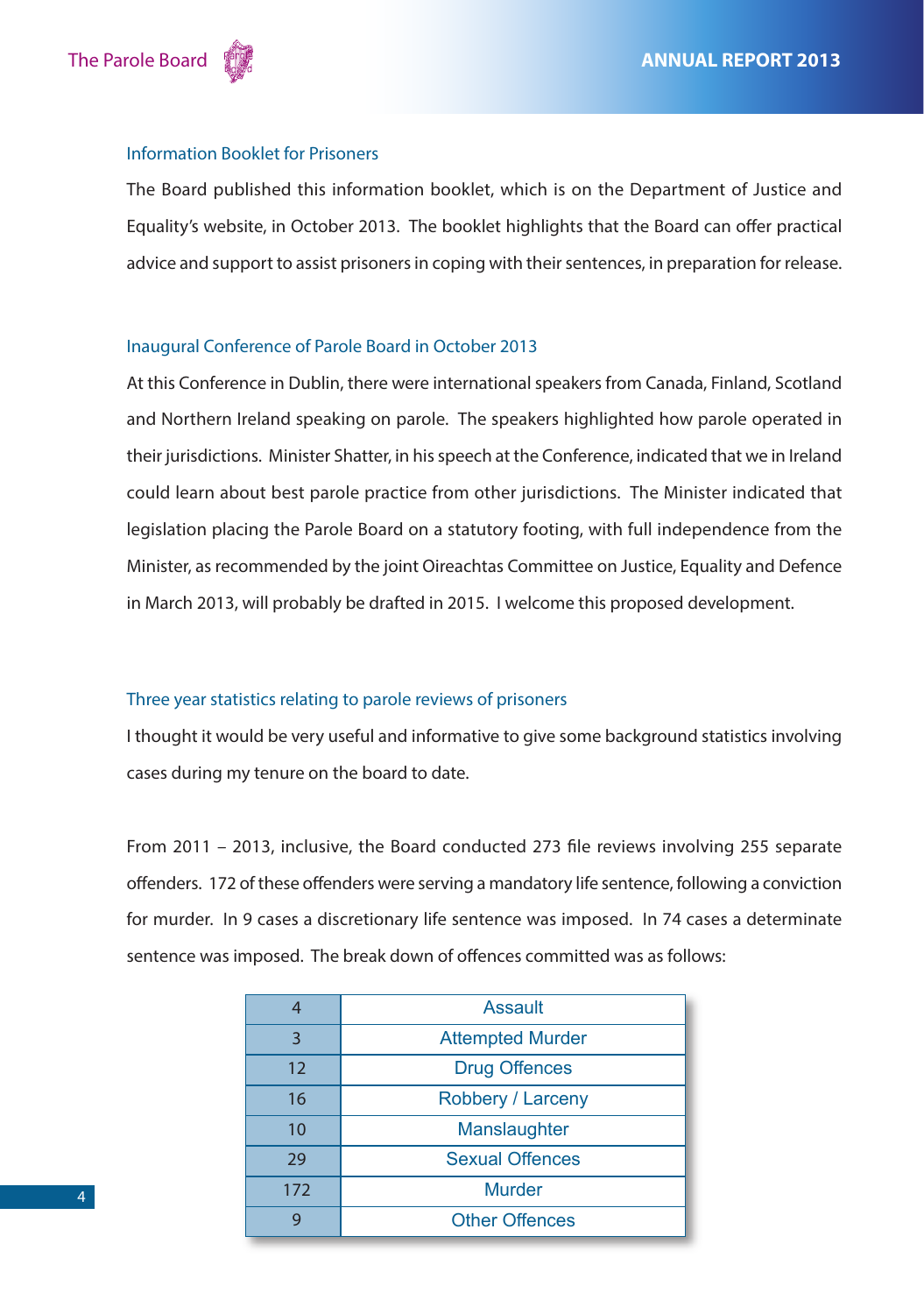#### Murder Convictions

Of the 172 reviews involving a mandatory life sentence for murder, 42 offenders pleaded guilty at trial, while 130 pleaded not quilty. This is a rate of quilty pleas of approximately 24%. However, by contrast, in the other 83 cases we reviewed where sentencing was at the discretion of the Court, the rate of guilty pleas was 82% (68 out of 83 pleading guilty). It should also be noted that the vast majority of offenders readily accept their guilt when placed in custody and only 16 of the 255 offenders that were reviewed in this three year period have not accepted responsibility for the crime of which they were convicted, to the Therapeutic Services in prison.

#### General Comments

The average age of the offenders at the date of their offending who appeared before us in this period was 29.8, ranging in age from minors to mid 50's.

Sadly, drink and drugs was a feature in 189 out of the 255 cases, being either people who were addicted or involved in ongoing problematic substance misuse at the time of committing the offence, or people who were under the influence of an intoxicant when they committed their crime. In 121 of the 255 cases childhood abuse was cited by the offender in the course of their interaction with the Therapeutic Services.

#### **Conduct**

The average number of prison disciplinary reports (P19s) incurred by the offenders who appeared before us was 10.28 – ranging from 62 offenders who had incurred no P19's in the course of their sentence to one offender who had 112. The range of previous convictions was similarly broad with 57 offenders having no prior conviction and one offender having 98 previous convictions. The average number of convictions was 14.11. The offenders had, on average 11.54 years served in custody.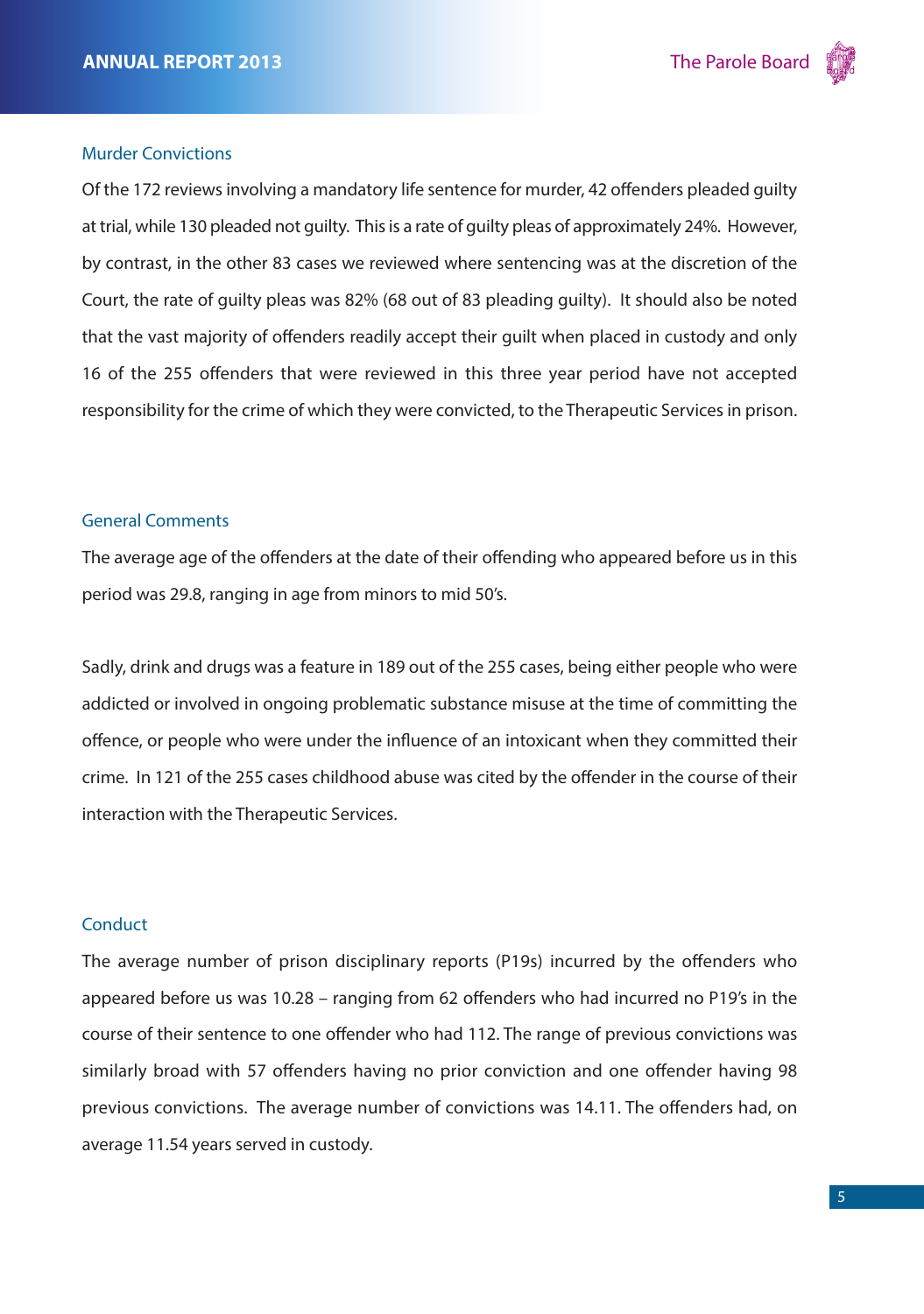

Ten offenders had previously been released and recalled to prison; whilst 29 of the offenders had their sentence imposed in a foreign jurisdiction and had been repatriated to serve the remainder of it in Ireland.

Representations were received from victims in 30 cases and in 9 instances the representations were positive to the offender.

However, in this period media intrusion remained a problem with some disrupting the sentence management plan of about 14 offenders.

I am very grateful to my Board Colleague Shane McCarthy who compiled all this statistical information.

#### Victims and their Families

As mentioned, quite often the Board receives letters from victims and/or their families before we review a specific prisoner. On many occasions these letters reveal enormous pain and suffering caused to victims. If the case involves a murder, many family members are still experiencing severe trauma and mental health problems many years after the death of their loved one. These letters are seriously considered by the Board members before reaching a decision.

#### **Conclusion**

Parole is not just for the benefit of prisoners but it is also for the benefit of society as we seek to rehabilitate and re-integrate, where we can, prisoners into our communities. Before prisoners are granted parole, their eventual release has to be properly planned. That would probably involve the use of open prisons, a day release regime and community support services to minimise recidivism and self harm. However, it is important to emphasise, that public safety is of paramount importance and is the key factor when the Board is reviewing <sup>a</sup> case. 6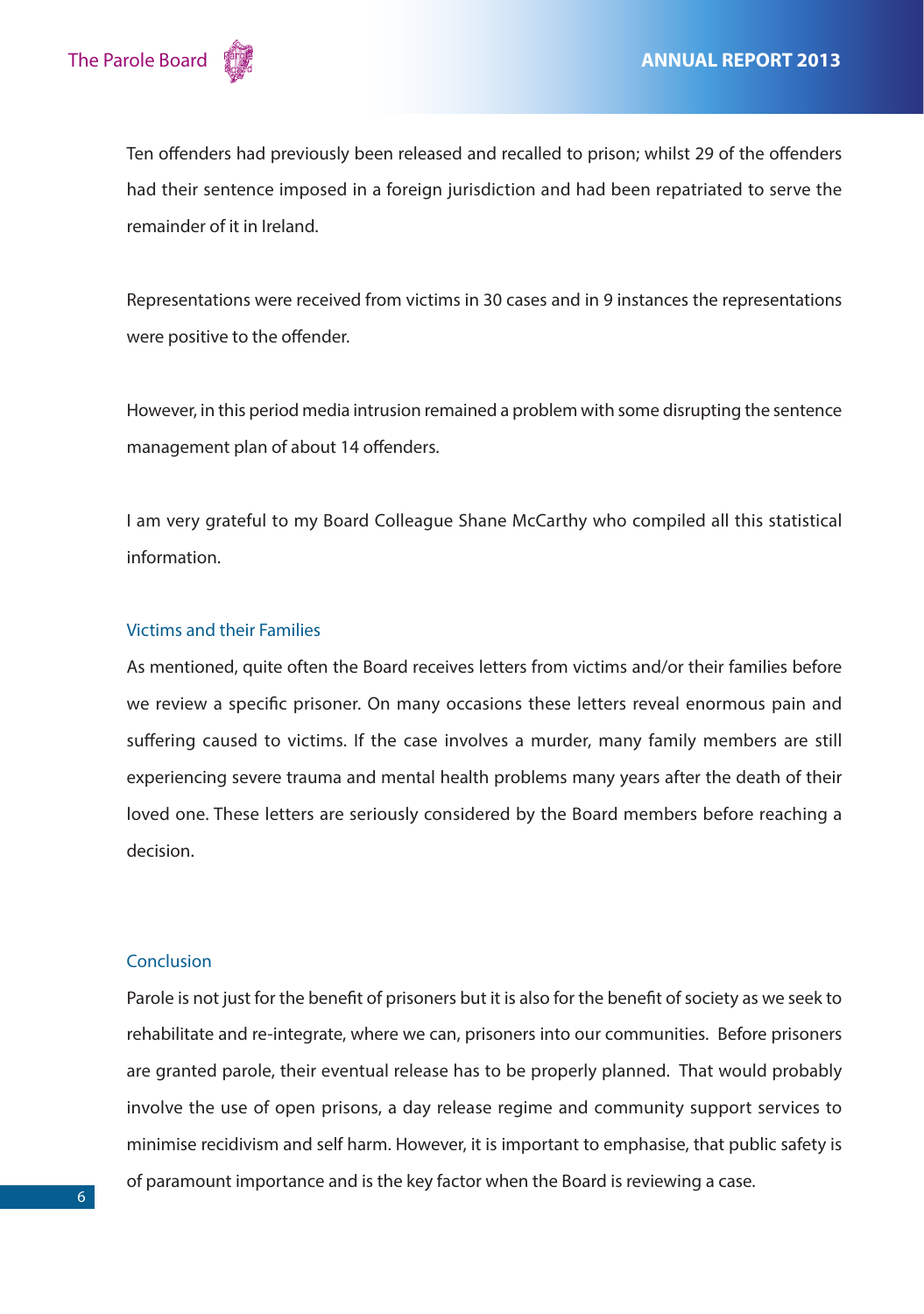

The work of the Board could not be undertaken without the substantial assistance provided by the Irish Prison Service, Governors of Prisons, Medical Personnel, Psychologists, Probation Officers, the Gardaí, Prison Review Committees, Prison Chaplains as well as other Government Departments and agencies and service providers, including a range of community and voluntary organisations. I want to formally recognise and convey my sincere thanks to all the service providers for the enormous assistance they give to the Board.

Finally, I want to thank my fellow board members for their hard work and participation as members of the Parole Board. I also want to thank the members of the secretariat for their huge contribution during the year. I believe the work of the Parole Board is a valuable role which is of benefit to both the prison community and the public at large.

John Costello **Chairman of the Parole Board** September 2014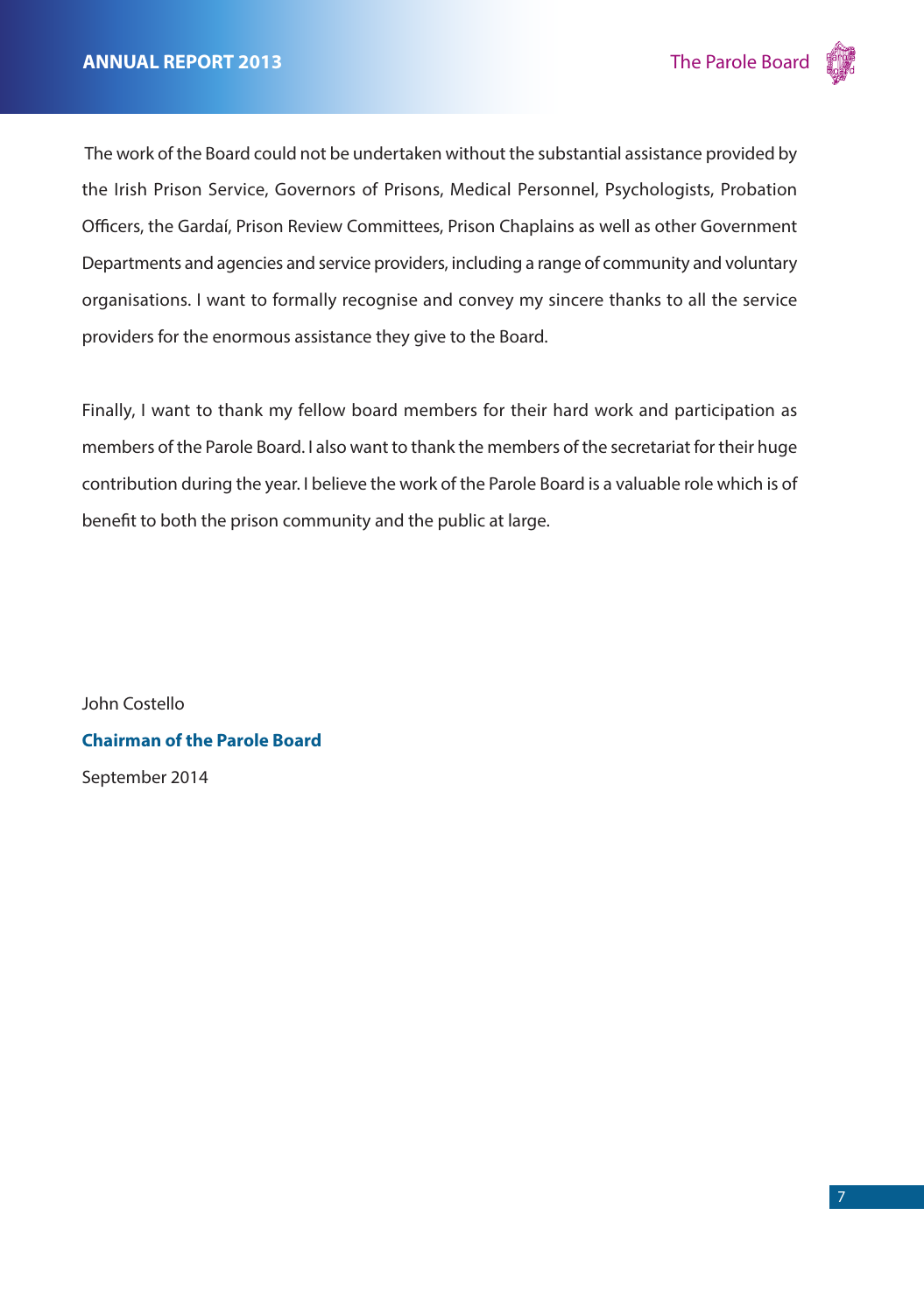# **Introduction**

The Parole Board was established by the Minister for Justice, Equality and Law Reform to review the cases of prisoners with longer term sentences and to provide advice in relation to the administration of those sentences. The Board commenced its operations in 2001. This is the twelfth Annual Report of the Parole Board and it relates to the Board's activities in 2013.

As a general principle, it is only the cases of prisoners who are serving sentences of eight years or more that are reviewed by the Parole Board and these must first be referred to the Board by the Minister for Justice and Equality. In the normal course, the Board will review cases of prisoners sentenced to 8 years imprisonment or more, but less than 14 years, once half of that sentence has been served. In cases of prisoners sentenced to 14 years or more or to a life sentence, the Board will review the case after 7 years have been served.

The Board provides advice to the Minister by way of recommendations. When formulating its recommendations, the Board's paramount concern is the potential risk to members of the community which the release of a life sentence prisoner or the early release of a determinate sentence prisoner could pose. The main factors taken into account in each individual case are:

- $\bullet$  nature and gravity of the offence
- **•** sentence being served and any recommendations made by the Judge
- $\bullet$  period of the sentence served at the time of the review
- $\bullet$  threat to safety of members of the community from release
- **•** risk of further offences being committed while on temporary release
- **•** risk of the prisoner failing to return to custody from any period of temporary release
- $\bullet$  conduct while in custody
- $\bullet$  extent of engagement with the therapeutic services and
- 8 **I** likelihood of period of temporary release enhancing reintegration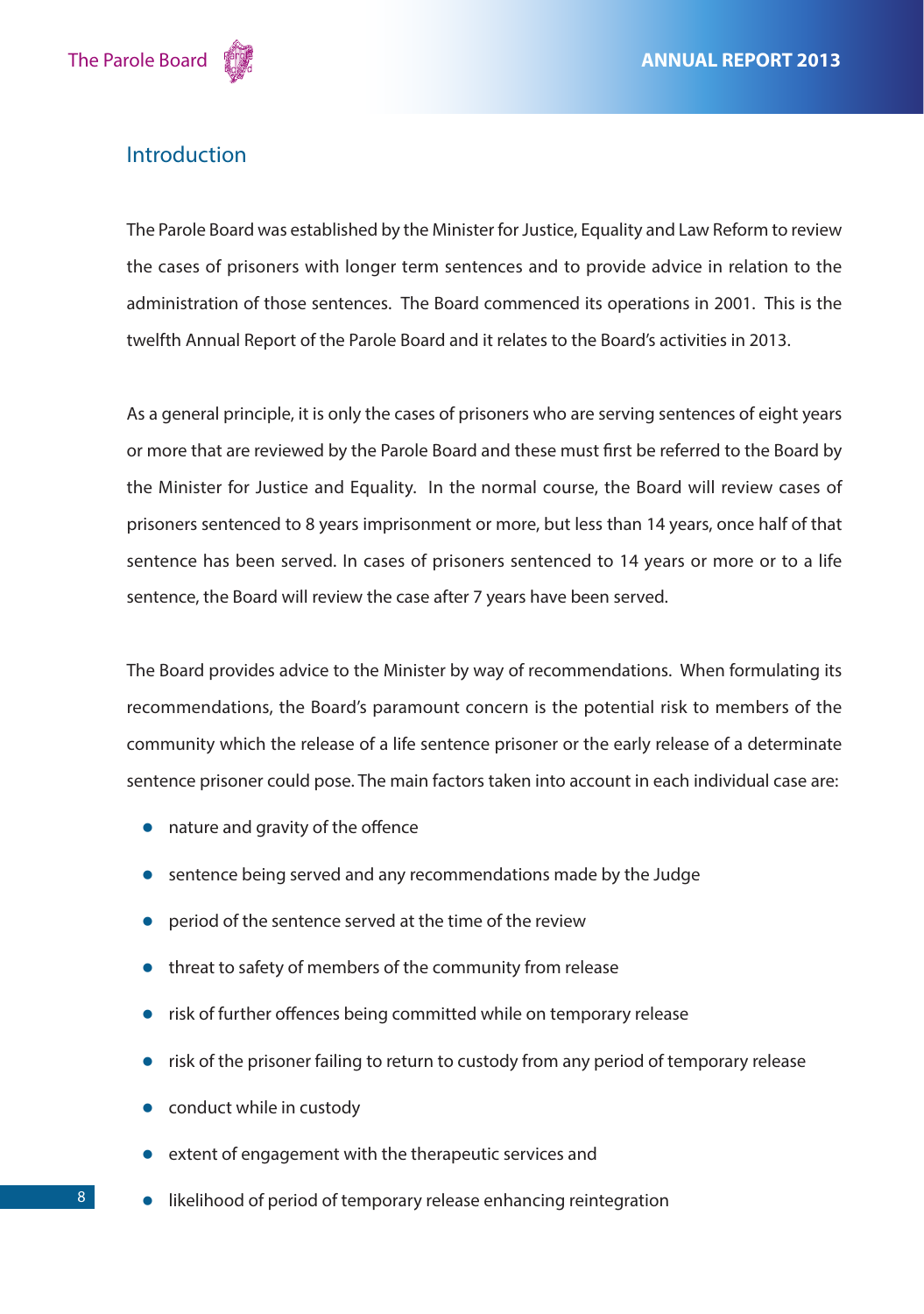

#### 2013 in Review

The cases of 68 prisoners were referred to the Board for review during 2013 and all were invited to participate in the process. 47 prisoners accepted the invitation while 13 declined and 8 invitations to participate were not determined. The total caseload for 2013 was 329 – i.e. a combination of new cases and cases at second or subsequent review stage. Significant progress was achieved during the year in bringing older cases to a conclusion. Second or subsequent reviews generally take place on an annual basis in the case of prisoners serving less than 10 years and normally within two to three years in other cases. However, fourth, fifth and subsequent reviews may take place on an annual basis in appropriate cases.

During 2013, the Parole Board convened on 12 occasions and reviewed 96 cases (the Board deferred a Recommendation in one case). All prisoners whose cases are being reviewed for the first time are interviewed by two Members of the Board. An interview is not always necessary for prisoners whose cases are being considered for a second orsubsequent review but the Board will sometimes consider an interview to be in the prisoner's interests. During 2013, 36 prisoners whose cases were being reviewed by the Board for the first time were interviewed by Members of the Board. A further 59 were interviewed as part of a second or subsequent review of their case. It is worth noting that the number of interviews conducted by Board Members during the course of 2013 increased by 30% on 2012. A total of 95 interviews were conducted by Board Members during the year – the highest number since the establishment of the Board.

Recommendations were sent to the Minister for Justice and Equality in 95 of the cases reviewed. The recommendations in 75 cases were accepted in full by the Minister. Nine cases were accepted conditionally or in part by the Minister. At the end of the year there were \* 11 decisions still pending.

 $^*$  At time of publishing there were no Ministerial Decisions pending for 2013.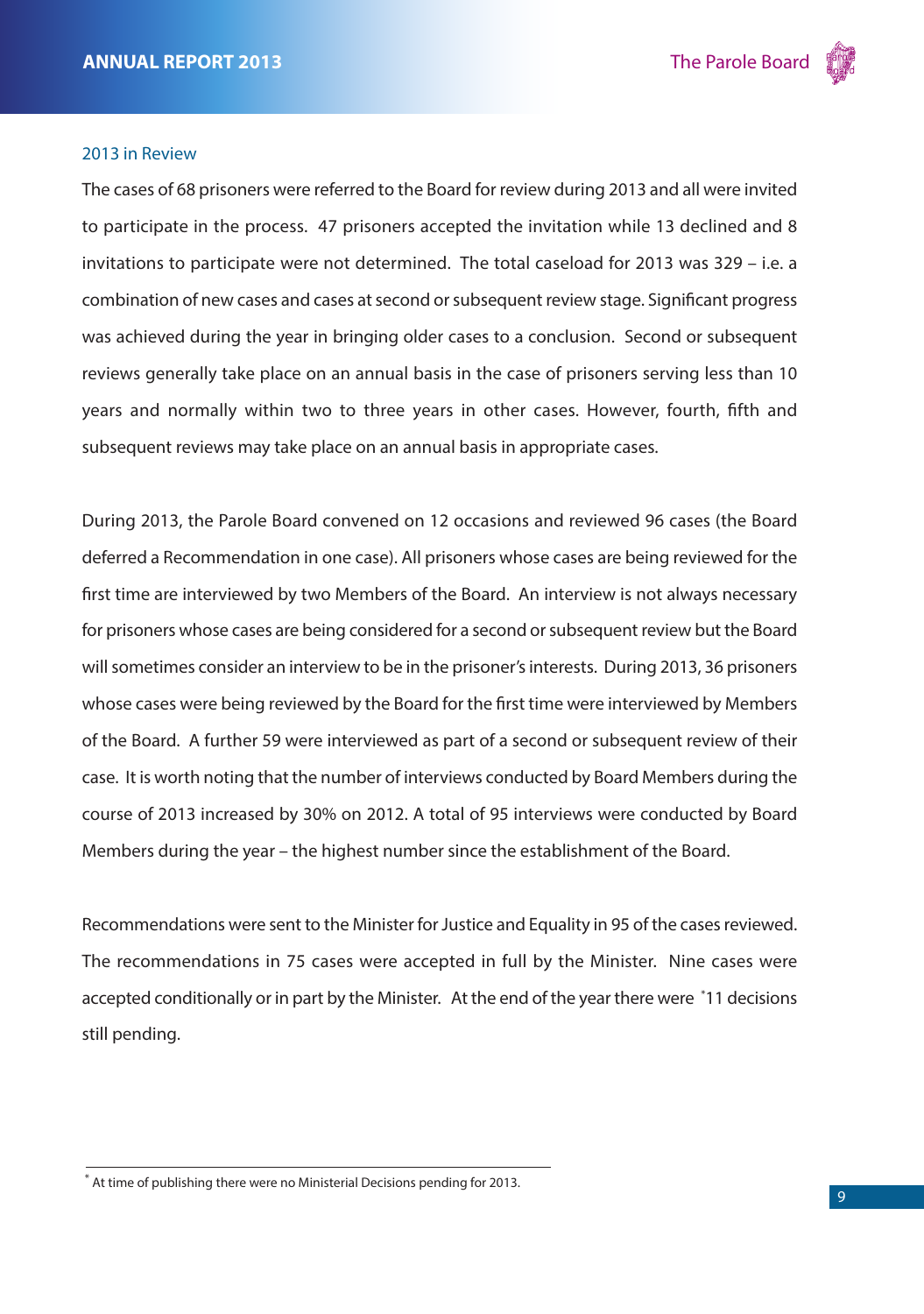

In order to raise awareness about the Parole Board process, the Chairman and Members of the Board made presentations to prisoners in four prisons. The purpose of the presentations was to assist the prisoners in their understanding of the Parole Board process. At the end of the presentations the prisoners were invited to give feedback on their perceptions of the Parole Board process and were encouraged to participate in a Questions and Answers session. The Board welcomed the engagement and constructive feedback provided to them by the prisoners during the presentations. During 2014, it is the intention of the Board to continue with its programme of presentations to prisoners throughout the remaining prisons across the country. The Board proposes to make these presentations on an ongoing basis that will take place every two years.

The Parole Board would like to acknowledge that it would not be able to fulfill its function without the high level of cooperation from the Irish Prison Service, the Probation Service, the Prison Psychology Service and the Department of Justice and Equality. In addition the Board is assisted in individual cases by other agencies and by Prison Chaplains. The Board greatly appreciates the assistance of all these services provided.

#### Financial Information

The Parole Board was allocated a budget of €338,000 for 2013 with actual expenditure of €321,000 in the year. Pay accounted for approximately 71% of the Board's expenditure. The other most significant area of expenditure was Board Members fees which accounted for 20% of the overall budget.

The Chairman is paid a fee of  $€11,970$  per annum. In addition to an annual fee of  $€7,695$ , members are paid a per diem fee of €149.75 per prison visit for conducting prisoner interviews. Fees are not paid to ex-officio members. Travel and subsistence payments are made in accordance with Civil Service Guidelines.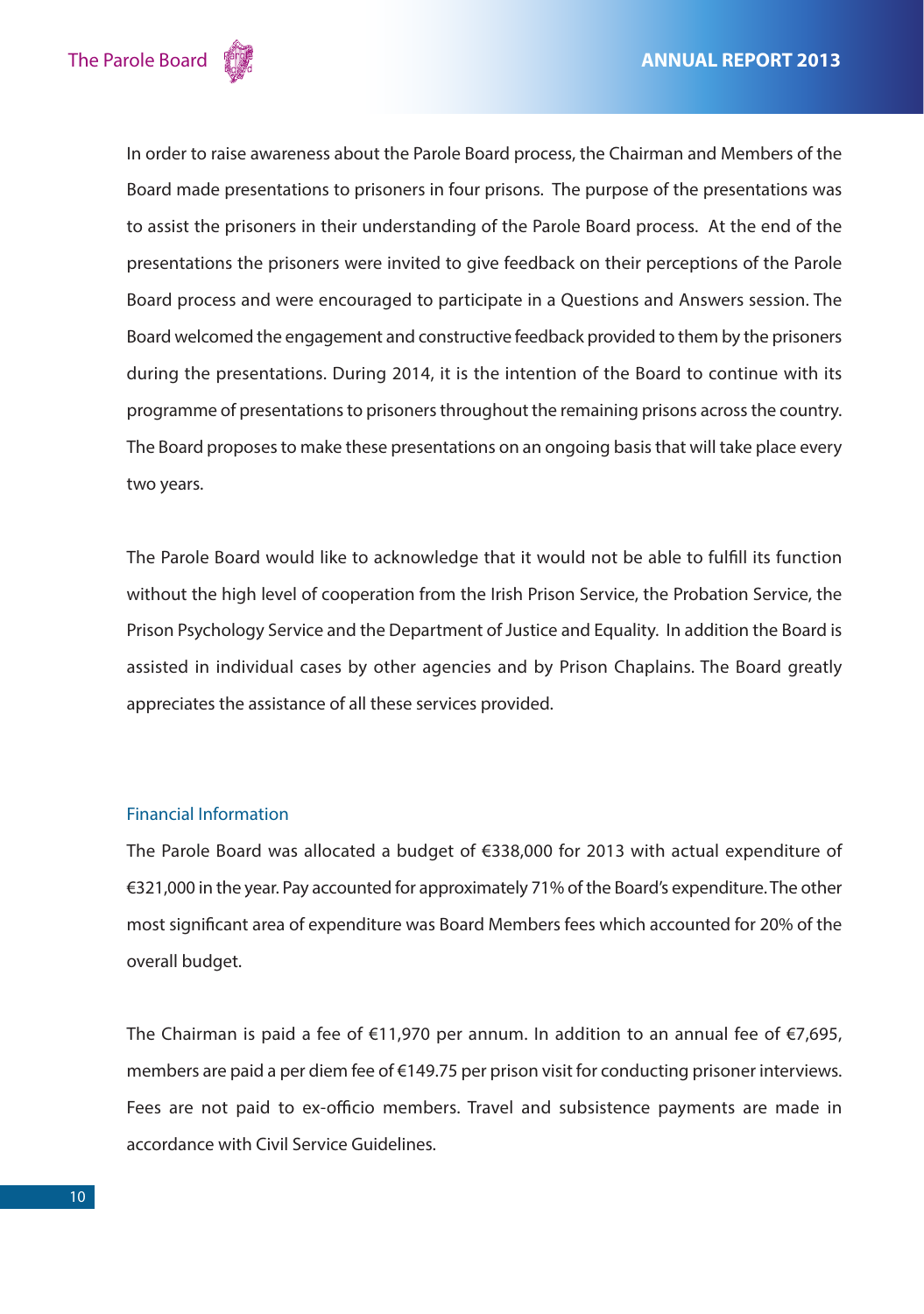

# **Membership of the Parole Board**

| Mr John Costello          | Chairman - Solicitor                                |
|---------------------------|-----------------------------------------------------|
| <b>Mr Willie Connolly</b> | Retired, Irish Prison Service (IPS)                 |
| Ms Ciairín de Buis        | <b>Director, Start Strong</b>                       |
| <b>Mr Mick Duff</b>       | Coordinator of the St. Aengus Drug Treatment        |
|                           | and Rehabilitation Project (from January 2013)      |
| <b>Mr Vivian Geiran</b>   | <b>Director, Probation Service</b>                  |
| Mr Ray Kavanagh           | Retired National School Teacher (from January 2013) |
| <b>Mr Gerry McDonagh</b>  | Department of Justice and Equality                  |
| <b>Mr Shane McCarthy</b>  | Solicitor                                           |
| <b>Ms Nora McGarry</b>    | Psychotherapist / Counsellor                        |
| <b>Dr Michael Mulcahy</b> | <b>Consultant Psychiatrist</b>                      |
| <b>Mr Brian Murphy</b>    | Director of Operations, IPS                         |
| <b>Mr Eamon Nolan</b>     | Retired Public Servant (to November 2013)           |
| <b>Mr Eddie Rock</b>      | Retired Assistant Commissioner, An Garda Síochána   |
| <b>Mr Brendan Watters</b> | Youth Federation Board Member (to October 2013)     |

#### **Alternative Members**

| <b>Mr Brian Dack</b>   | <b>Probation Service</b>    |
|------------------------|-----------------------------|
| <b>Mr Martin Smyth</b> | <b>Irish Prison Service</b> |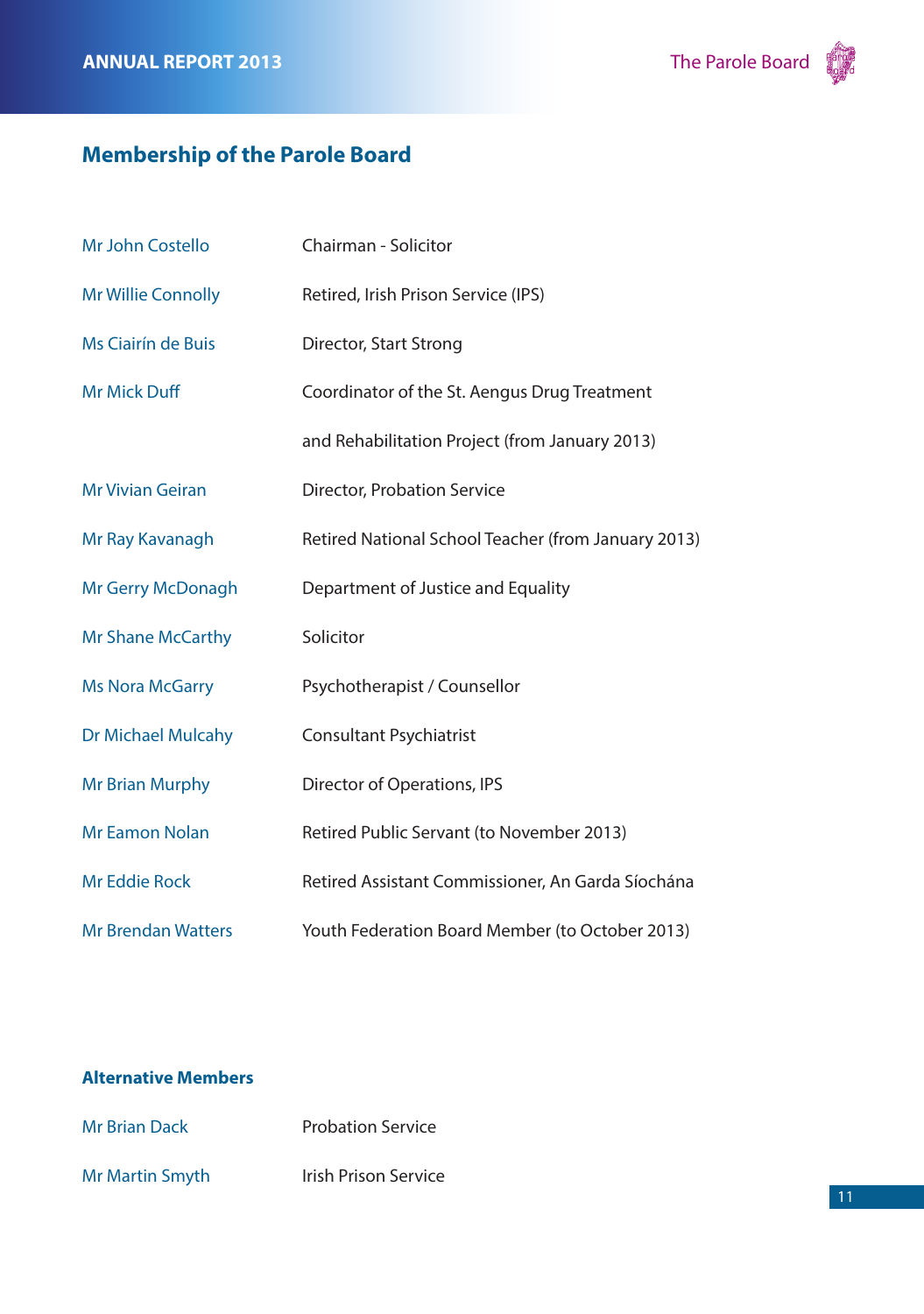

# **Appendix A (i)**

#### **Cases Referred to the Board - 2013**

|                                               | Number of Cases | $\%$  |
|-----------------------------------------------|-----------------|-------|
| <b>Cases Referred to the Board for Review</b> | 68              | 100   |
| Invitation to Participate Accepted            | 47              | 69.12 |
| Invitation to Participate Declined            | 13              | 19.12 |
| Invitation to Participate not Determined      | 8               | 11.76 |

# **Appendix A (ii)**

# **Cases Referred - Yearly Comparison**

|                                          | 2009 | 2010 | 2011 | 2012 | 2013 |
|------------------------------------------|------|------|------|------|------|
| Cases Referred to the Board for Review   | 83   | 66   | 65   | 66   | 68   |
| Invitation to Participate Accepted       | 64   | 48   | 45   | 44   | 47   |
| Invitation to Participate Declined       | 10   | 16   | 10   | 17   | 13   |
| Invitation to Participate not Determined | 9    |      | 10   | 5    | 8    |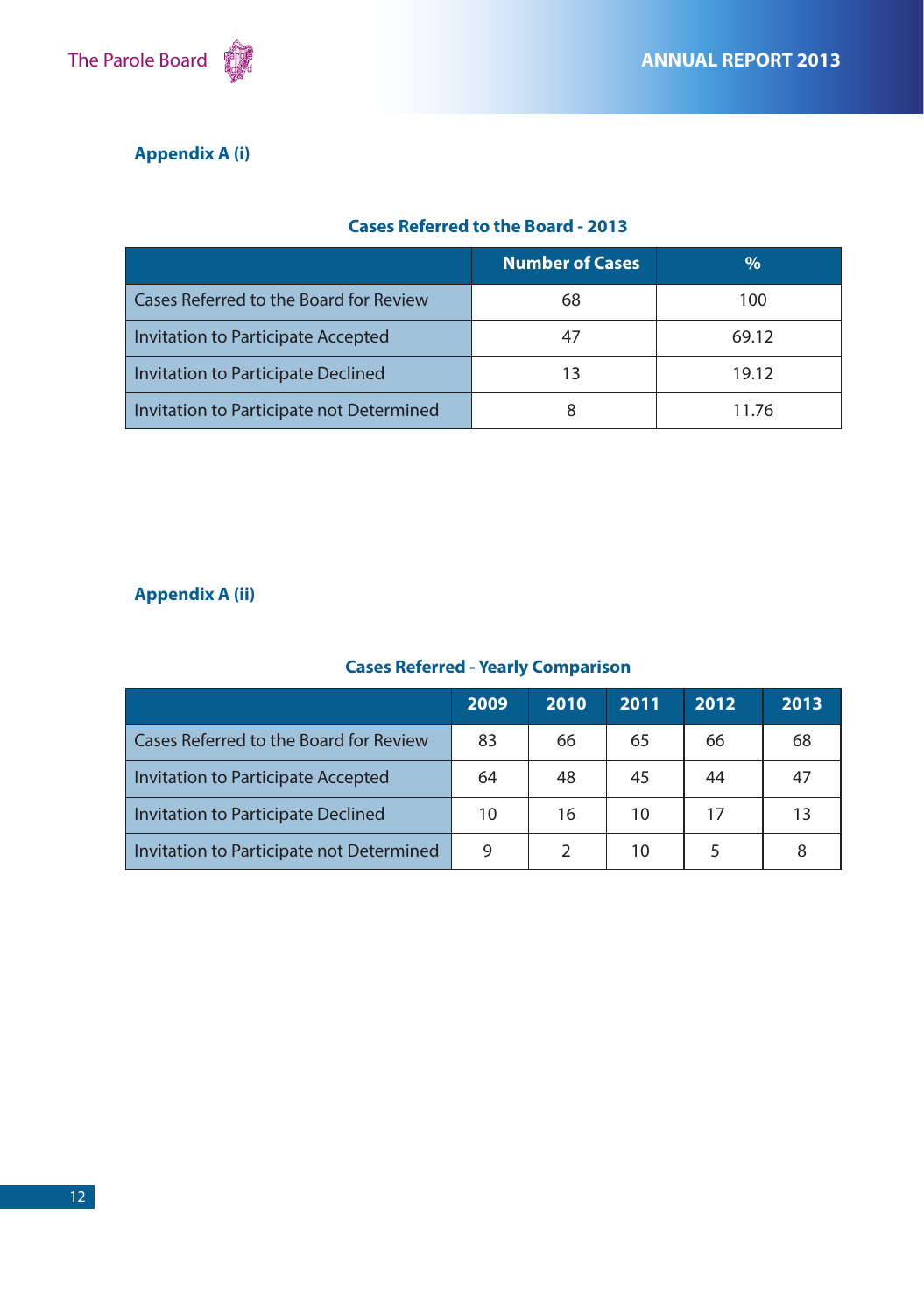

# **Appendix B (i)**

# **2013 Caseload**

|                                               | <b>Number of Cases</b> | $\%$  |
|-----------------------------------------------|------------------------|-------|
| <b>Cases Referred to the Board for Review</b> | 68                     | 20.67 |
| <b>Cases Carried Over*</b>                    | 261                    | 79.33 |
| <b>Total Caseload</b>                         | 329                    | 100   |
| *Refers to cases at various stages            |                        |       |

# **Appendix B (ii)**

# **Total Caseload - Yearly Comparison**

|                                               | 2009 | 2010 | 2011 | 2012 | 2013 |
|-----------------------------------------------|------|------|------|------|------|
| <b>Cases Referred to the Board for Review</b> | 83   | 66   | 65   | 66   | 68   |
| <b>Cases Carried Over</b>                     | 147  | 195  | 140  | 202  | 261  |
| Total                                         | 230  | 261  | 205  | 268  | 329  |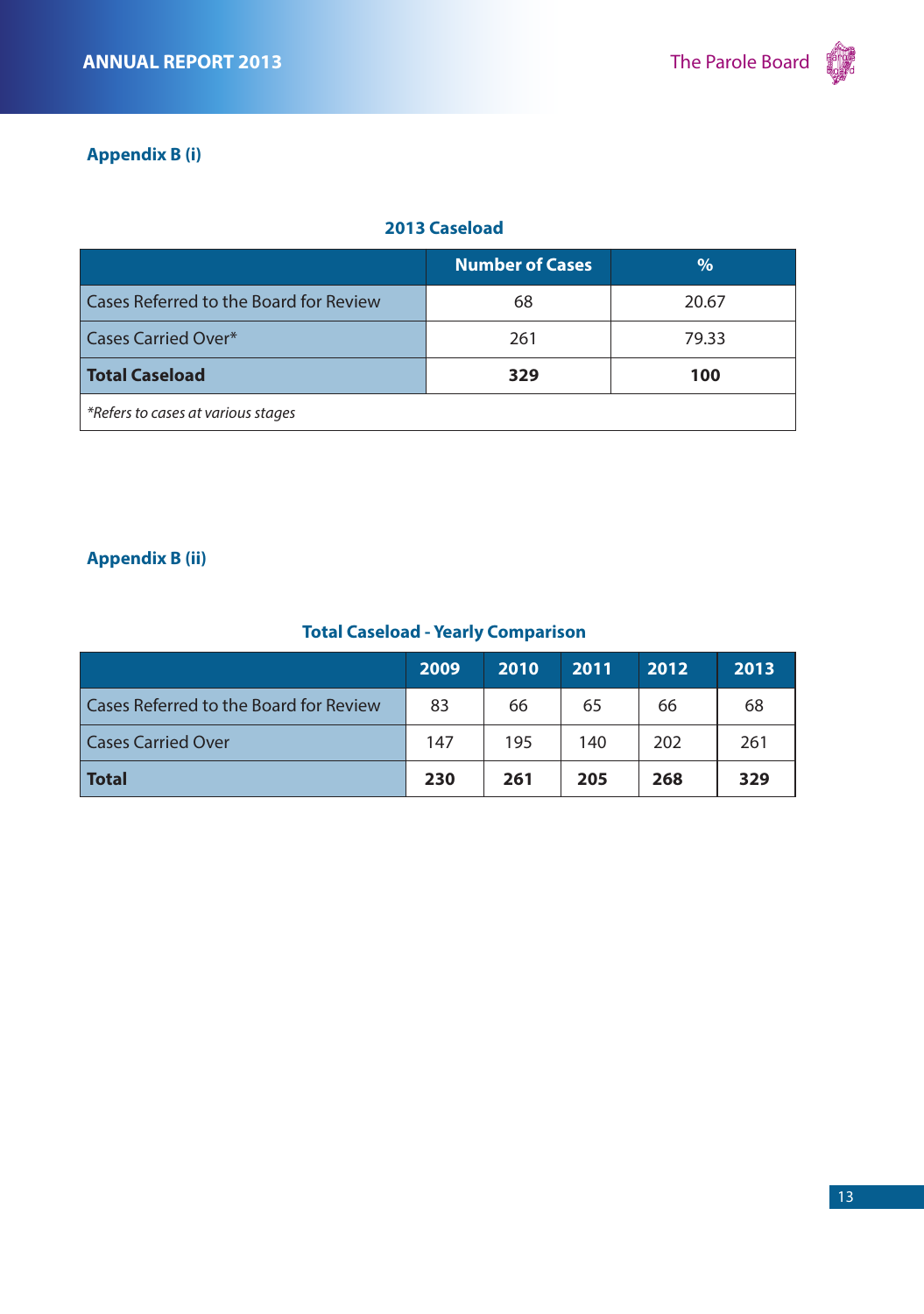



# **Appendix C (i)**

#### **Prisoner Interviews 2013**

| <b>Institution</b>       | <b>Number of Prisoners</b> | $\%$ |
|--------------------------|----------------------------|------|
| <b>Arbour Hill</b>       | 21                         | 22.1 |
| Castlerea                | 15                         | 15.8 |
| <b>Cork Prison</b>       | 1                          | 1.1  |
| <b>Dochas Centre</b>     | $\overline{2}$             | 2.1  |
| <b>Limerick Prison</b>   | $\overline{2}$             | 2.1  |
| Loughan House            | $\overline{0}$             | 0.0  |
| <b>Midlands Prison</b>   | 18                         | 18.9 |
| <b>Mountjoy Prison</b>   | 6                          | 6.3  |
| <b>Portlaoise Prison</b> | 6                          | 6.3  |
| <b>Shelton Abbey</b>     | $\overline{4}$             | 4.2  |
| <b>The Training Unit</b> | 14                         | 14.7 |
| Wheatfield               | 6                          | 6.3  |
| <b>Total</b>             | 95                         | 100  |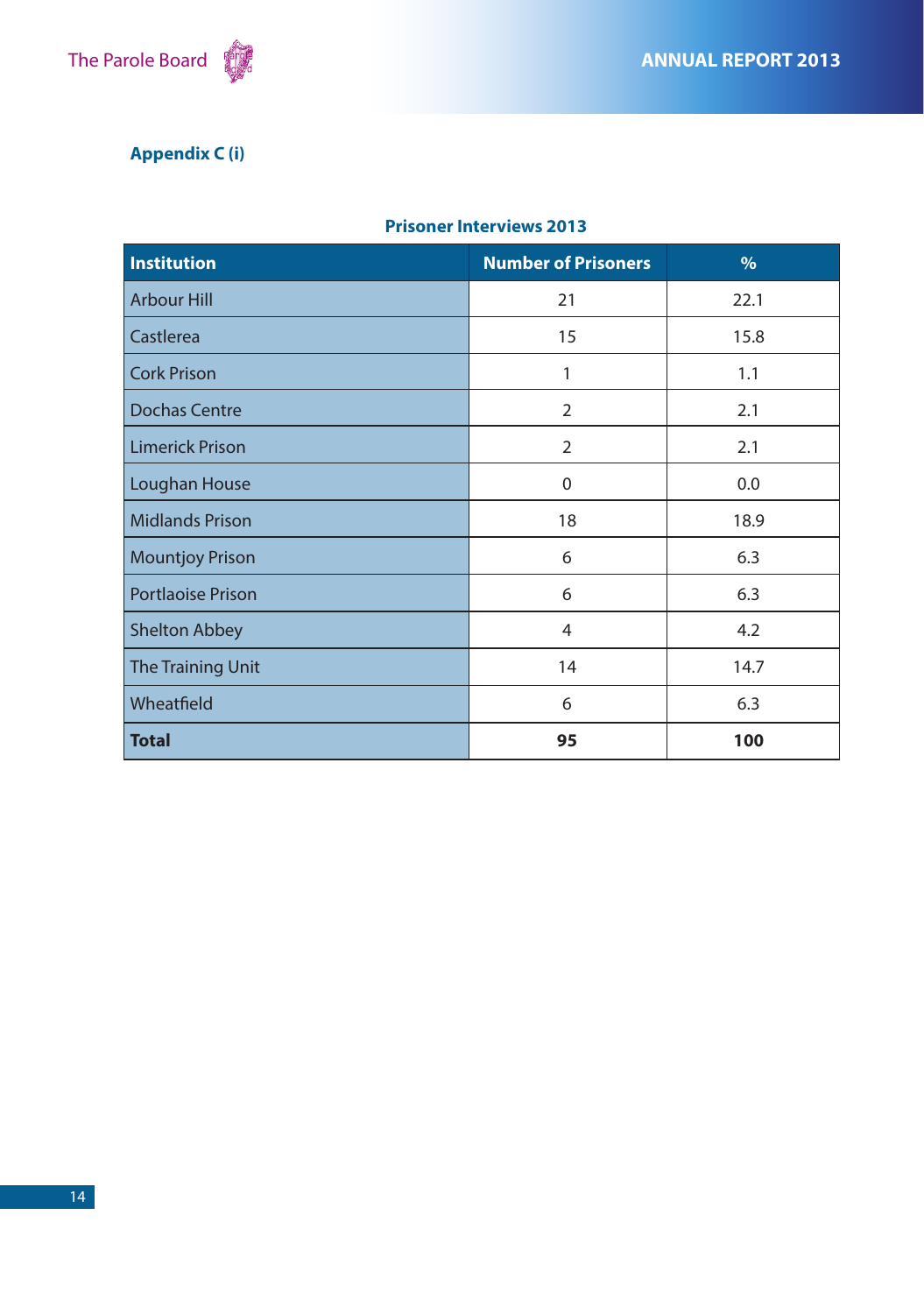

# **Appendix C (ii)**

| <b>THE READ TELL AND THE READY COMPUTER</b>                         |                            |                |                |                |                |
|---------------------------------------------------------------------|----------------------------|----------------|----------------|----------------|----------------|
| <b>Institution</b>                                                  | <b>Number of Prisoners</b> |                |                |                |                |
|                                                                     | 2009                       | 2010           | 2011           | 2012           | 2013           |
| <b>Arbour Hill</b>                                                  | 13                         | 7              | 9              | 21             | 21             |
| Castlerea                                                           | 5                          | 10             | 6              | 6              | 15             |
| <b>Cork Prison</b>                                                  | 1                          | 2              | $\overline{2}$ | 1              | $\mathbf{1}$   |
| <b>Dochas Centre</b>                                                | 1                          | $\overline{2}$ | 1              | $\overline{2}$ | $\overline{2}$ |
| <b>Limerick Prison</b>                                              | $\overline{2}$             | 1              | $\overline{4}$ | 1              | $\overline{2}$ |
| Loughan House                                                       | $\mathbf 0$                | 1              | $\overline{0}$ | $\overline{0}$ | $\overline{0}$ |
| <b>Midlands Prison</b>                                              | 12                         | 8              | 11             | 15             | 18             |
| <b>Mountjoy Prison</b>                                              | 3                          | $\overline{4}$ | 12             | 6              | 6              |
| <b>Portlaoise Prison</b>                                            | 1                          | $\overline{4}$ | 5              | $\overline{2}$ | 6              |
| <b>Shelton Abbey</b>                                                | $\overline{2}$             | 3              | 1              | $\overline{0}$ | $\overline{4}$ |
| <b>The Training Unit</b>                                            | 7                          | 4              | 3              | 5              | 14             |
| Wheatfield                                                          | 11                         | 12             | 12             | 14             | 6              |
| <b>Total</b>                                                        | 58                         | 58*            | 66             | 73             | 95             |
| * 1 Prisoner interviewed twice - i.e. total number of interviews 59 |                            |                |                |                |                |

#### **Prisoner Interviews - Yearly Comparison**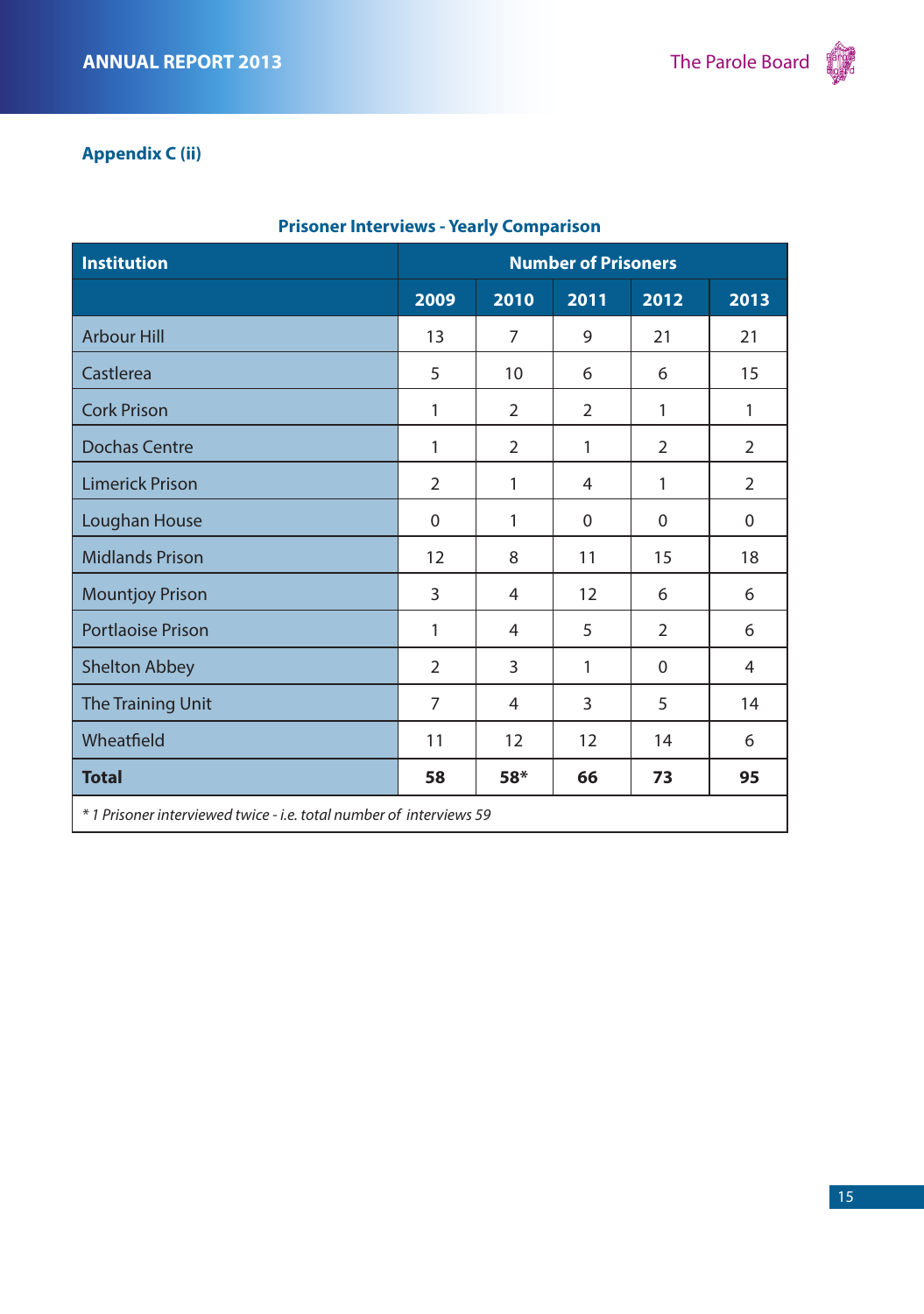

# **Appendix D (i)**

# **Offence analysis of cases in which an invitation to participate was accepted in 2013**

| <b>Offence</b>                           | <b>Number of Prisoners</b> | $\%$ |
|------------------------------------------|----------------------------|------|
| Murder                                   | 13                         | 27.7 |
| Manslaughter                             | 7                          | 14.9 |
| <b>Sex Offences</b>                      | 9                          | 19.1 |
| <b>Other Offences Against the Person</b> | 5                          | 10.6 |
| <b>Drug Offences</b>                     | 3                          | 6.4  |
| Robbery/Larceny                          | 3                          | 6.4  |
| <b>Burglary/Aggravated Burglary</b>      | $\overline{2}$             | 4.3  |
| <b>False Imprisonment</b>                |                            | 2.1  |
| <b>Other Offences</b>                    | 4                          | 8.5  |
| <b>Total</b>                             | 47                         | 100  |

# **Appendix D (ii)**

# **Offence analysis of cases - Yearly Comparison**

|                                          | <b>Number of Prisoners</b> |      |                |                |                |
|------------------------------------------|----------------------------|------|----------------|----------------|----------------|
| <b>Offence</b>                           | 2009                       | 2010 | 2011           | 2012           | 2013           |
| <b>Murder</b>                            | 23                         | 20   | 19             | 17             | 13             |
| Manslaughter                             | $\overline{2}$             | 3    | 1              | $\overline{2}$ | 7              |
| <b>Sex Offences</b>                      | 13                         | 9    | 11             | 13             | 9              |
| <b>Other Offences Against the Person</b> | 0                          | 3    | 1              | 4              | 5              |
| <b>Drug Offences</b>                     | 10                         | 1    | 5              | 3              | 3              |
| Robbery/Larceny                          | 5                          | 5    | 3              | 1              | 3              |
| <b>Burglary/Aggravated Burglary</b>      | 1                          | 3    | $\overline{0}$ | 1              | $\overline{2}$ |
| <b>False Imprisonment</b>                | 1                          | 1    | 1              | $\overline{2}$ | 1              |
| <b>Other Offences</b>                    | 9                          | 3    | 4              | 1              | 4              |
| <b>Total</b>                             | 64                         | 48   | 45             | 44             | 47             |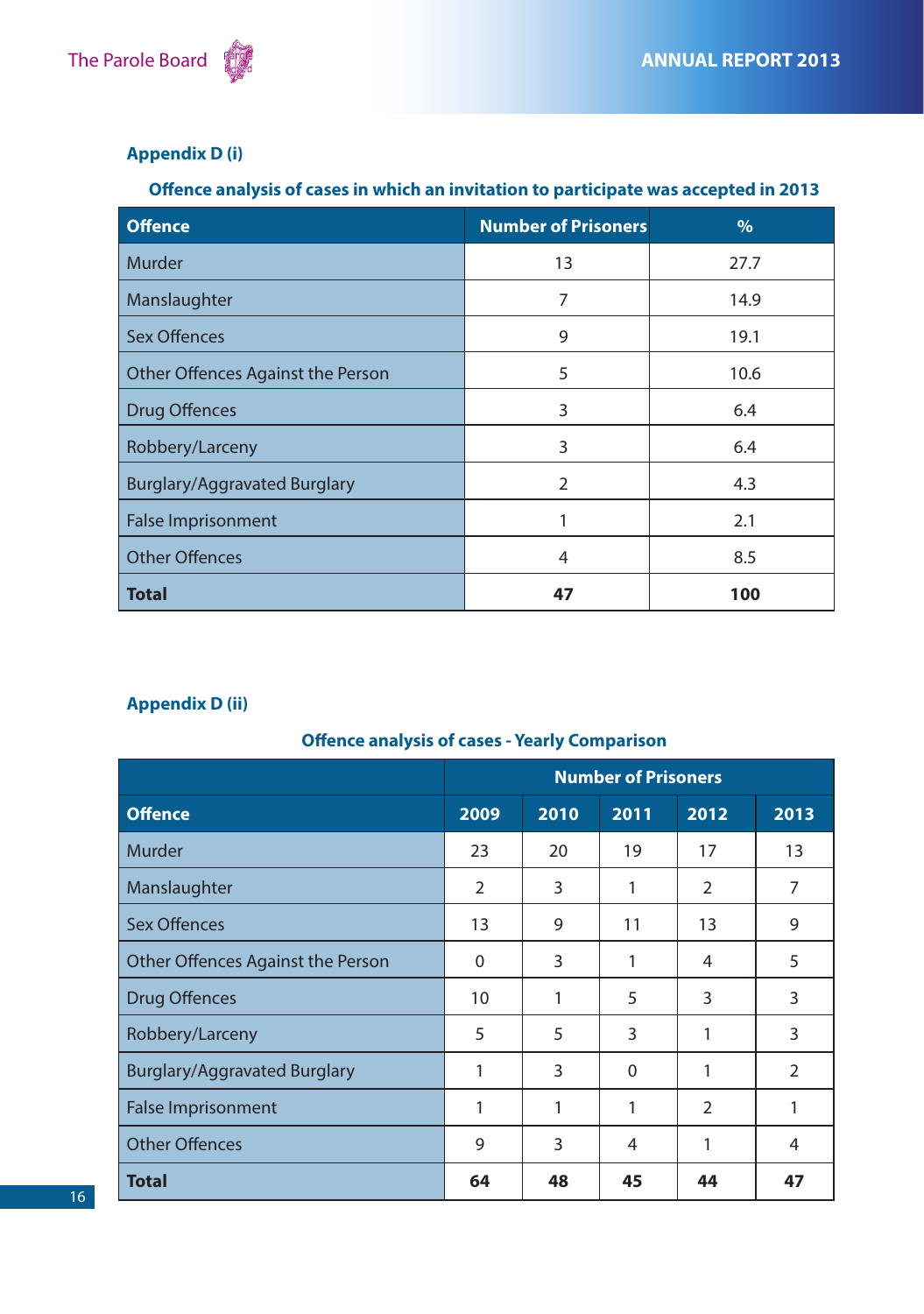#### **Appendix E (i)**

# **Sentence length analysis of cases in which an invitation to participate was accepted in 2013**

| <b>Sentence Length</b>          | <b>Number of Prisoners</b> | $\%$  |
|---------------------------------|----------------------------|-------|
| 8 Years                         | 9                          | 19.15 |
| 8 Years but less than 10 Years  | 14                         | 29.79 |
| 10 Years but less than 12 Years | 5                          | 10.64 |
| 12 Years but less than 14 Years | $\Omega$                   | 0.00  |
| 14 Years but less than 16 Years | 4                          | 8.51  |
| 16 Years but less than 18 Years | 0                          | 0.00  |
| 18 Years or More                |                            | 2.13  |
| Life                            | 14                         | 29.79 |
| <b>Total</b>                    | 47                         | 100   |

# **Appendix E (ii)**

# **Sentence length analysis - Yearly Comparison**

|                                 | <b>Number of Prisoners</b> |                |      |          |      |
|---------------------------------|----------------------------|----------------|------|----------|------|
| <b>Sentence Length</b>          | 2009                       | 2010           | 2011 | 2012     | 2013 |
| 8 Years                         | 11                         | 14             | 9    | 9        | 9    |
| 8 Years but less than 10 Years  | 19                         | 9              | 9    | 9        | 14   |
| 10 Years but less than 12 Years |                            |                |      | 6        | 5    |
| 12 Years but less than 14 Years |                            | 0              | 1    | 1        | 0    |
| 14 Years but less than 16 Years | $\overline{2}$             | 1              | 4    |          | 4    |
| 16 Years but less than 18 Years | $\overline{0}$             | $\overline{0}$ | 0    | $\Omega$ | 0    |
| 18 Years or More                | 5                          | $\Omega$       | 1    |          |      |
| Life                            | 25                         | 23             | 20   | 17       | 14   |
| <b>Total</b>                    | 64                         | 48             | 45   | 44       | 47   |